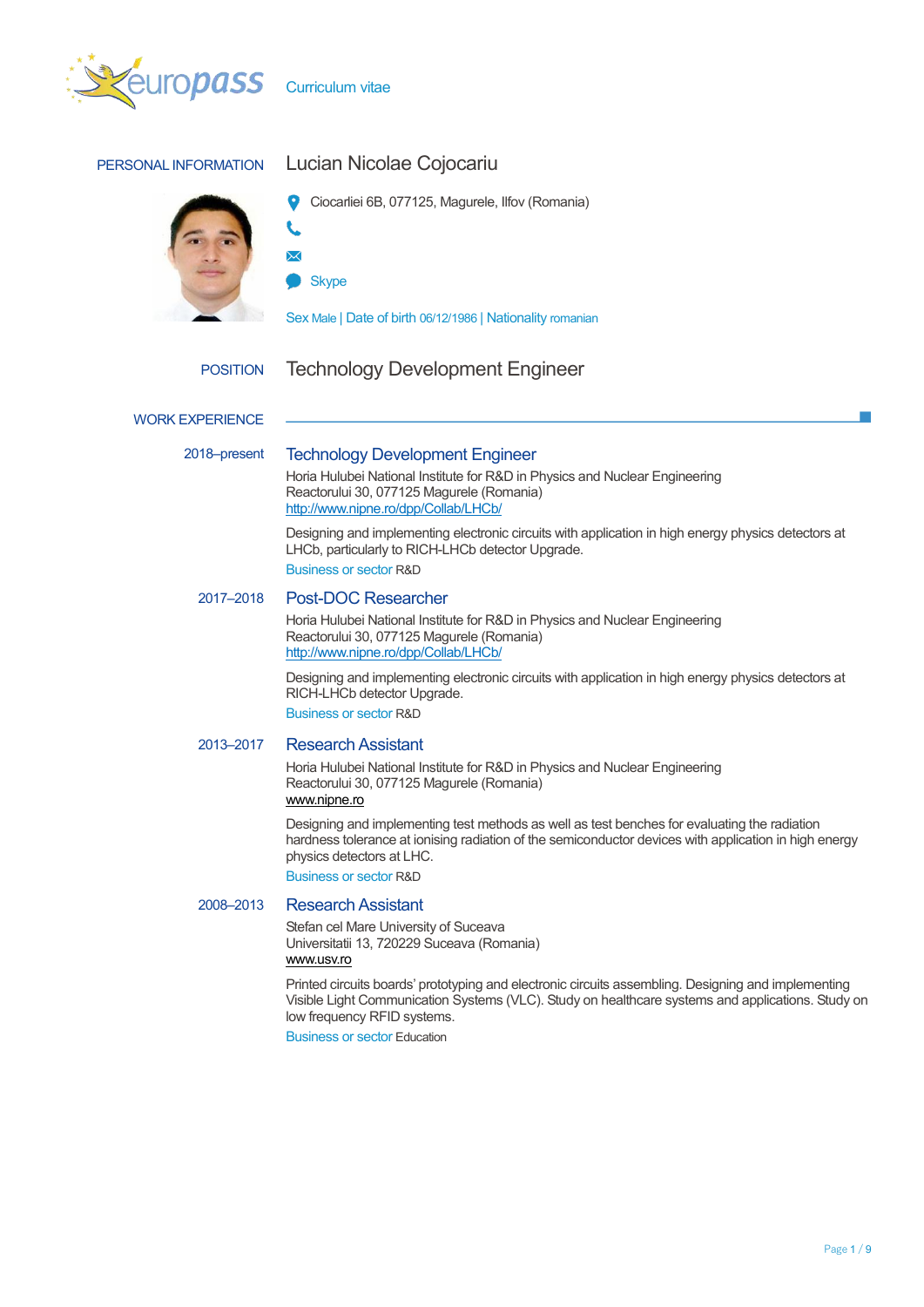| EDUCATION AND TRAINING |  |
|------------------------|--|
|------------------------|--|

### 2012–Present PhD. student in Electronics Engineering and Telecommunication

Stefan cel Mare University of Suceava Universitatii 13, Suceava Suceava (Romania) [www.usv.ro](http://www.usv.ro/) 

Testing and qualifying the radiation hardness of semiconductor devices with application in Large Hadron Collider (LHC) experiments.

#### 09/2012 Practical training stage

Laboratoire d'Ingénierie des Systèmes de Versailles from Versailles University Velizy, 78140 Versailles (France) [www.lisv.uvsq.fr](http://www.lisv.uvsq.fr/) 

Designing and implementing the adaptive gain unit for the electrical signal generated by PIN photodiode. The photodetector device was part of a Visible Light communication system (VLC) with applicability in the Intelligent Transport (IT) infrastructure.

# 2010–2013 MSc. degree in Computer and Communication Networks

Faculty of Electrical Engineering and Computer Science Universitati 13, 720229 Suceava (Romania) [www.eed.usv.ro/fiesc/](http://www.eed.usv.ro/fiesc/) 

*Fundamentals of computer and communications networks, Wireless systems for communications, Data management and analysis, Computer networks programming.*

## 07/2011–09/2011 CERN Summer Student Programme

European Organization for Nuclear Research (CERN), Geneva (Switzerland) <http://home.cern/>

Implementing the data acquisition system for online monitoring the electrical parameters for a prototype chip. Into device were embedded several version of transistors layout. During tests the dice was irradiated with X-Ray and each transistor on it was evaluated based on electrical parameters recorded.

# 2007–2011 B.S. in Economics Engineering in Electrical, Electronics and **Energetics**

Faculty of Electrical Engineering and Computer Science Universitatii 13, 720229 Suceava (Romania) [www.eed.usv.ro/fiesc/](http://www.eed.usv.ro/fiesc/) 

General disciplines:

-Physics, English, Mathematical analysis, Special mathematics;

Technical disciplines:

-Electronic components and devices, Analysis and synthesis of circuits, Electrical measurements sensors and traducers, Electrotechnical basis, Theory of electrotechnical materials, Production, transmission and distribution of electricity, Static converters, Electrical equipment, Electrical driving system, Industrial robots.

Other disciplines:

Economics basis, Accounting, Statistics, Marketing, Management.

# 02/2009–06/2009 Europas Mobilitate Certificat

Universitu of KaHo Sint-Lievent Gent Gebroeders De Smetstraat 1, 9000 Gent (Belgium) [www.kuleuven.be/english](http://www.kuleuven.be/english) 

Study of low frequency RFID systems.

# 2006–2010 B.S. in Applied Electronics

Faculty of Electrical Engineering and Computer Science Universitatii 13, 720229 Suceava (Romania) [www.eed.usv.ro/fiesc/](http://www.eed.usv.ro/fiesc/) 

General disciplines:

-Physics, English, Mathematical analysis, Special mathematics;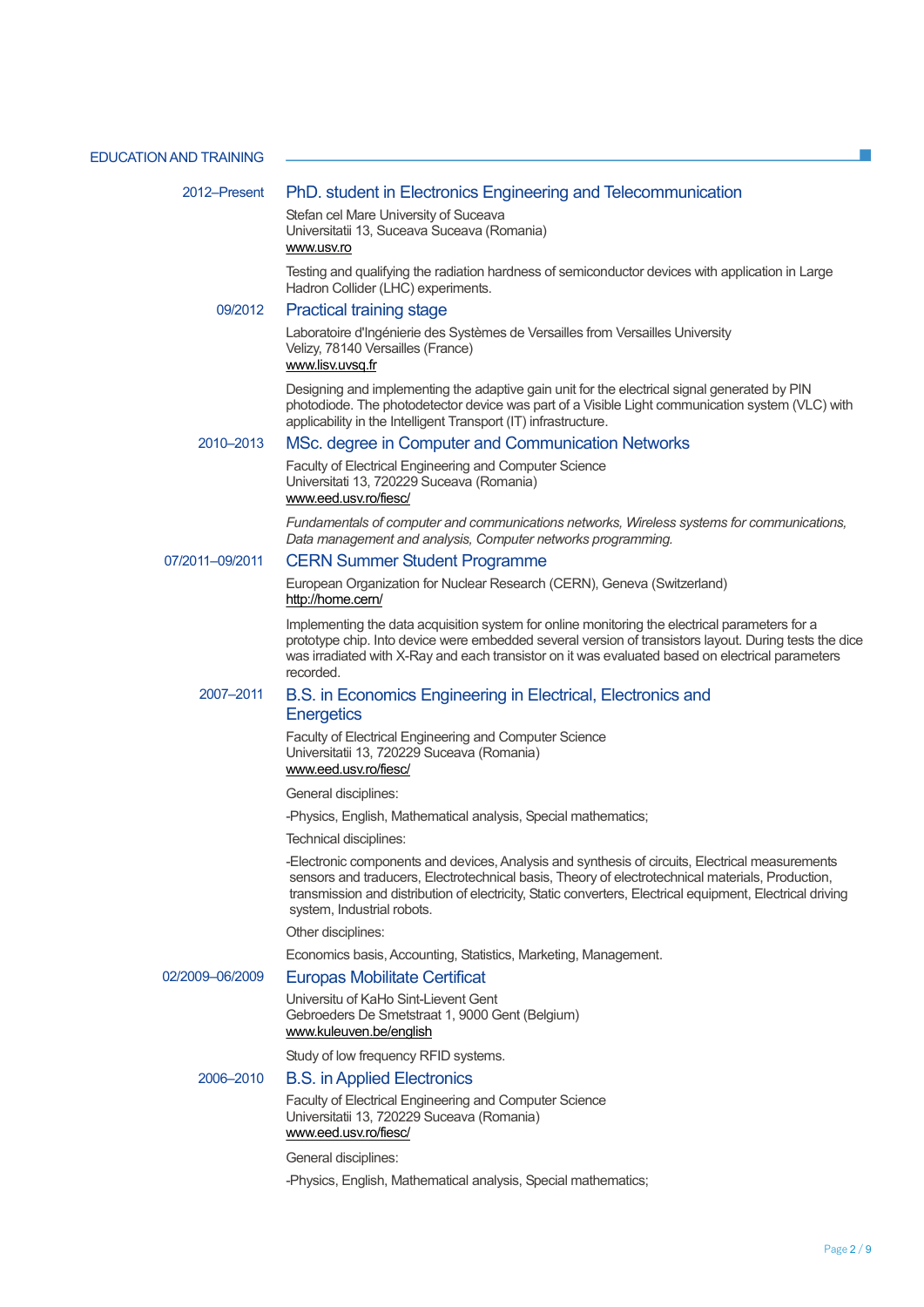

#### Technical disciplines:

-Electronic devices, Analysis and synthesis of circuits, Integrated digital circuits, Integrated analog circuits, Electrical measurements sensor and traducer, Optoelectronics, Domestics, Microcontrollers.

2002–2006 High school diploma

Alexandru Ioan Cuza Techinical Collage Calea Unirii 47, Suceava (Romania) [www.ctalicuza.ro](http://www.ctalicuza.ro/) 

Technic Disciplines:

-Analogic and digital electronics, Electronic and electric measurements, Technical drawing;

General Disciplines:

-Mathematics, Physics, English, History, Geography;

#### PERSONAL SKILLS

Mother tonque(s) Romanian

Other language(s)

| uage(s) | <b>UNDERSTANDING</b>                                                                     |                | <b>SPEAKING</b>    |                   | <b>WRITING</b> |  |  |
|---------|------------------------------------------------------------------------------------------|----------------|--------------------|-------------------|----------------|--|--|
|         | Listening                                                                                | Reading        | Spoken interaction | Spoken production |                |  |  |
| English | C1                                                                                       | C1             | B2                 | B <sub>2</sub>    | B <sub>1</sub> |  |  |
| French  | Β1                                                                                       | B <sub>2</sub> | Α1                 | Α1                | A2             |  |  |
|         | Levels: A1 and A2: Basic user - B1 and B2: Independent user - C1 and C2: Proficient user |                |                    |                   |                |  |  |

[Common European Framework of Reference for Languages](http://europass.cedefop.europa.eu/en/resources/european-language-levels-cefr) 

Communication skills The ability of exposing, in a logical way, the data of technical problem and possible solutions regarding it. The ability of elaborating diagrams and other graphic elements that can help people understand a certain topic. The predisposition to initiate and support conversations on different themes.

Organisational / managerial skills Experience in managing different activities at every stage. Attention to details regarding the way in which a research – development project is ongoing. Good organizational skills gained by organizing contents on electronics at county level, respectively being involved in research activities that take place in laboratories either in the country or abroad.

> Job-related skills Team spirit and competitiveness earned as result of involvement in research activities carried in national or abroad laboratories. The ability to sustain the work for achieving on time a project deadline.

| Digital competence | <b>SELF-ASSESSMENT</b>           |                 |                     |                 |                           |  |  |
|--------------------|----------------------------------|-----------------|---------------------|-----------------|---------------------------|--|--|
|                    | <b>Information</b><br>processing | Communication   | Content<br>creation | <b>Safety</b>   | <b>Problem</b><br>solving |  |  |
|                    | Proficient user                  | Proficient user | Proficient user     | Proficient user | Proficient user           |  |  |

[Digital competences - Self-assessment grid](http://europass.cedefop.europa.eu/en/resources/digital-competences) 

#### Driving licence B

Annex List of publications

# List of publications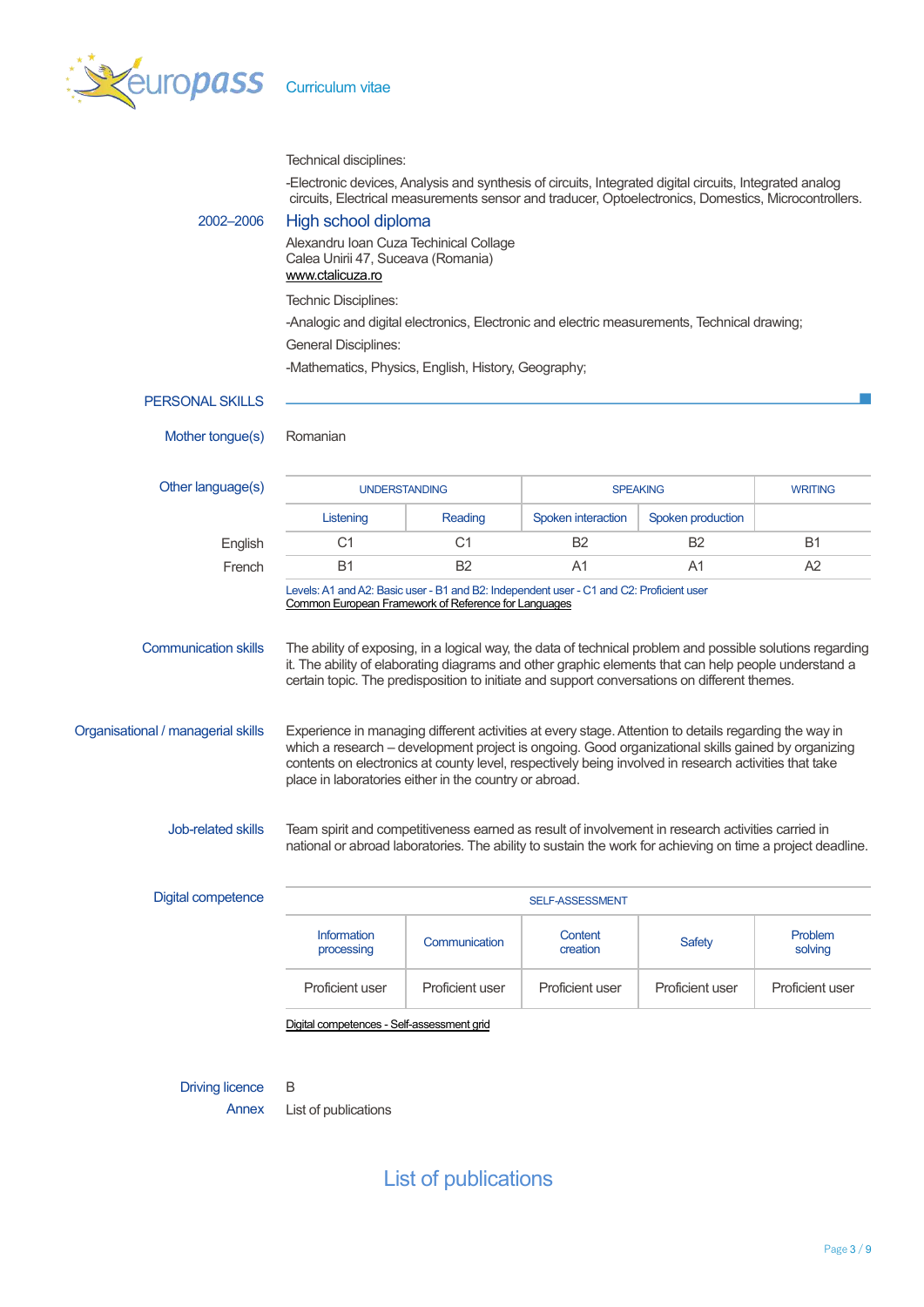- [1] **L. N. Cojocariu**, V. M. Placinta, "Ion beam irradiation efects in KINTEX-7 FPGA resources", Romanian Journal of Physics (RJP), accepted for publication in May 2018. Availabl[e online \(](https://www.nipne.ro/rjp/accpaps/Cojocariu-_3DBADE.pdf)last accessed May 23, 2018): https://www.nipne.ro/rjp/accpaps/Cojocariu-\_3DBADE.pdf
- [2] V. M. Placinta, **L. N. Cojocariu**, "Radiation Hardness Studies and Evaluation of SRAM-Based FPGAs for High Energy Physics Experiments", PoS TWEPP-17, Santa Cruz, USA, 2018.
- [3] V. M. Placinta, **L. N. Cojocariu**, and C. Ravariu, "Test bench design for radiation tolerance of two ASIC's", *Romanian Journal of Physics (RJP),* 62, 903, 2017.
- [4] V. M. Placinta, **L. N. Cojocariu**, and C. Ravariu, " Evaluating the Switching Mode Power Supplies used in Radiation Hardness Tests of Integrated Circuits", *International Semiconductor Conference* (CAS), Sinaia, Romania, 2017.
- [5] M. K. Baszczyk, ……, **L. Cojocariu,** et al., "Test of the photon detection system for the LHCb RICH Upgrade in a charged particle beam", *Journal of Instrumentation,* vol. 12, pp. P01012-P01012, 2017.
- [6] **L. N. Cojocariu**, V. M. Placinta, and L. Dumitru, "Monitoring System for Testing the Radiation Hardness of a KINTEX-7 FPGA", *9th International Physics Conference of the Balkan Physical Union (Bpu-9),* vol. 1722, p. 140009, 2016.
- [7] M. Prelipceanu, **L. Cojocariu**, A. Graur, and S. Schrader, "Analysis of thermally stimulated processes in new phenanthroline derivatives suitable for optoelectronic devices", *Journal of Physics: Conference Series,* vol. 585, p. 012011, 2015.
- [8] M. Prelipceanu, **L. N. Cojocariu**, and A. Graur, "Surface investigations of vacuum Teflon thin films deposited on different materials suitable for medical applications and optoelectronics", *IEEE Xplore, E-Health and Bioengineering Conference (EHB),* pp. 1-4, 2013.
- [9] **L. N. Cojocariu**, M. Dimian, and M. Prelipceanu, "Developing a wireless electrocardiography device for mobile and at-home healthcare applications", *IEEE Xplore, E-Health and Bioengineering Conference (EHB),* pp. 1-4, 2013.
- [10] M. Dimian, **L. N. Cojocariu**, and M. F. Ursuleanu, "Developing Mobile Studio Laboratories for electronics disciplines in technical educational programs", *13th International Conference on Optimization of Electrical and Electronic Equipment (OPTIM)* pp. 1307-1313, 2012.
- [11] **L. N. Cojocariu**, O. Manu, "Design and development of a RFID reader with carrier frequency of 125 KHz", *DOCT-US,* vol. 3, 2011.
- [12] R. Aaij, ……, **L. Cojocariu,** *LHCb Collaboration,* "First observation of forward Z -> b(b)over-bar production in pp collisions at root s=8 TeV", *Physics Letters B,* Article vol. 776, pp. 430-439, Jan 2018.
- [13] R. Aaij, ……, **L. Cojocariu,** *LHCb Collaboration,* "First observation of B+ -> D-s(+) K+ K- decays and a search for B+ -> D-s(+) phi decays", *Journal of High Energy Physics,* Article no. 1, p. 22, Jan 2018, Art. no. 131.
- [14] R. Aaij, ……, **L. Cojocariu,** *LHCb Collaboration,* "Search for excited B-c(+) states", *Journal of High Energy Physics,* Article no. 1, p. 18, Jan 2018, Art. no. 138.
- [15] R. Aaij, ……, **L. Cojocariu,** *LHCb Collaboration,* "Search for Dark Photons Produced in 13 TeV pp Collisions", *Physical Review Letters,* Article vol. 120, no. 6, p. 11, Feb 2018, Art. no. 061801.
- [16] R. Aaij, ……, **L. Cojocariu,** *LHCb Collaboration,* "Measurement of CP observables in B-+/- -> D(\*)K-+/- and B-+/- -> D(\*)pi(+/-) decays", *Physics Letters B,* Article vol. 777, pp. 16-30, Feb 2018.
- [17] R. Aaij, ……, **L. Cojocariu,** *LHCb Collaboration,* "Search for weakly decaying b-flavored pentaquarks", *Physical Review D,* Article vol. 97, no. 3, p. 11, Feb 2018, Art. no. 032010.
- [18] R. Aaij, ……, **L. Cojocariu,** *LHCb Collaboration,* "Measurement of branching fractions of charmless four-body Lambda(0)(b) and Xi(0)(b) decays", *Journal of High Energy Physics,* Article no. 2, p. 25, Feb 2018, Art. no. 098.
- [19] R. Aaij, ……, **L. Cojocariu,** *LHCb Collaboration,* "Updated determination of D-0-(D)over-bar(0) mixing and CP violation parameters with D-0 -> K+ pi(-) decays", *Physical Review D,* Article vol. 97, no. 3, p. 11, Feb 2018, Art. no. 031101.
- [20] R. Aaij, ……, **L. Cojocariu,** *LHCb Collaboration,* "Measurements of the branching fractions of Lambda(+)(c) -> p pi(-)pi(+), Lambda(+)(c) -> pK(- )K(+), and Lambda(+)(c) -> p pi K--(+)", *Journal of High Energy Physics,* Article no. 3, p. 23, Mar 2018, Art. no. 043.
- [21] R. Aaij, ……, **L. Cojocariu,** *LHCb Collaboration,* "Measurement of CP asymmetry in B-s(0) -> (DsK +/-)-K--/+ decays", *Journal of High Energy Physics,* Article no. 3, p. 28, Mar 2018, Art. no. 059.
- [22] R. Aaij, ……, **L. Cojocariu,** *LHCb Collaboration,* "Search for the lepton-flavour violating decays B-(s)(0) -> e(+/-) mu(-/+)", *Journal of High Energy Physics,* Article no. 3, p. 20, Mar 2018, Art. no. 078.
- [23] R. Aaij, ……, **L. Cojocariu,** *LHCb Collaboration,* "Measurement of the Ratio of Branching Fractions B(B-c(+) -> J/psi tau(+)nu(tau))/B(B-c(+) -> J/psi mu(+)nu(mu))", *Physical Review Letters,* Article vol. 120, no. 12, p. 10, Mar 2018, Art. no. 121801.
- [24] R. Aaij, ……, **L. Cojocariu,** *LHCb Collaboration,* "First measurement of the CP-violating phase phi(dd)(s) in B-s(0) -> (K+pi(-))(K-pi(+)) decays", *Journal of High Energy Physics,* Article no. 3, p. 32, Mar 2018, Art. no. 140.
- [25] R. Aaij, ……, **L. Cojocariu,** *LHCb Collaboration,* "Measurements of prompt charm production cross-sections in pp collisions at root s = 13 TeV (vol 03, 159, 2016)", *Journal of High Energy Physics,* Correction no. 5, p. 29, May 2017, Art. no. 074.
- [26] R. Aaij, ……, **L. Cojocariu,** *LHCb Collaboration,* "New algorithms for identifying the flavour of B-0 mesons using pions and protons", *European Physical Journal C,* Article vol. 77, no. 4, p. 15, Apr 2017, Art. no. 238.
- [27] R. Aaij, ……, **L. Cojocariu,** *LHCb Collaboration,* "Observation of the decay B-s(0) -> eta(c)phi and evidence for B-s(0) -> eta(c)pi(+)pi(-)", *Journal of High Energy Physics,* Article no. 7, p. 33, Jul 2017, Art. no. 021.
- [28] R. Aaij, ……, **L. Cojocariu,** *LHCb Collaboration,* "Measurement of CP asymmetry in D-0 -> K- K+ decays", *Physics Letters B,* Article vol. 767, pp. 177-187, Apr 2017.
- [29] R. Aaij, ……, **L. Cojocariu,** *LHCb Collaboration,* "Measurement of forward t(t)over-bar, W + b(b)over-bar and W+ c(c)over-bar production in ppc ollisions at root s=8 TeV", *Physics Letters B,* Article vol. 767, pp. 110-120, Apr 2017.
- [30] R. Aaij, ……, **L. Cojocariu,** *LHCb Collaboration,* "Measurement of CP asymmetries in D-+/- -> eta 'pi(+/-) and D-S(+/-) -> eta 'pi(+/-) decays", *Physics Letters B,* Article vol. 771, pp. 21-30, Aug 2017.
- [31] R. Aaij, ……, **L. Cojocariu,** *LHCb Collaboration,* "Observation of the Xi(-)(b) -> J/psi Lambda K- decay", *Physics Letters B,* Article vol. 772, pp. 265- 273, Sep 2017.
- [32] R. Aaij, ……, **L. Cojocariu,** *LHCb Collaboration,* "Evidence for the two-body charmless baryonic decay B+ -> p(Lambda)over-bar", *Journal of High*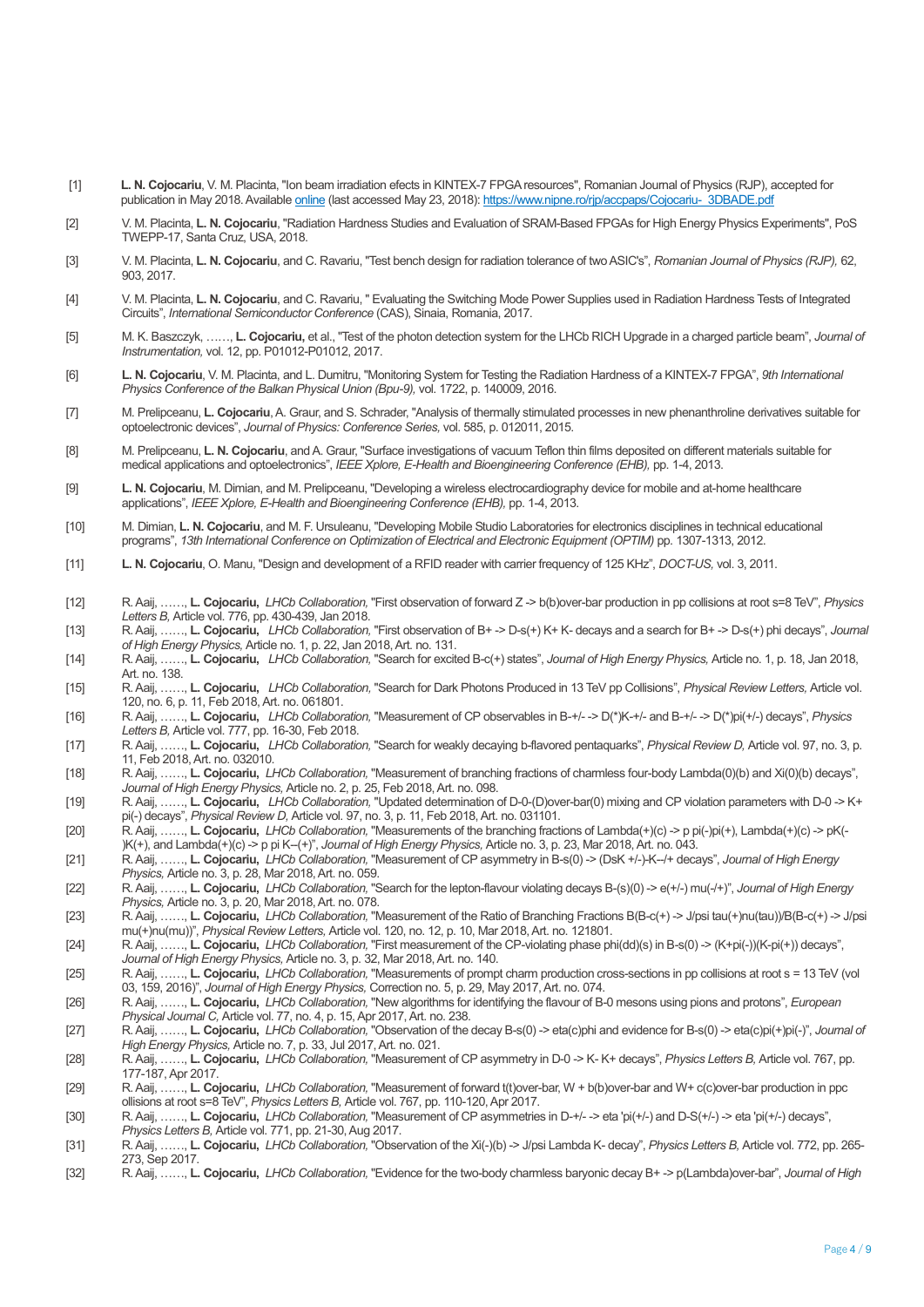

*Energy Physics,* Article no. 4, p. 18, Apr 2017, Art. no. 162.

- [33] R. Aaij, ……, **L. Cojocariu,** *LHCb Collaboration,* "Amplitude analysis of B+ -> J/psi phi K+ decays", *Physical Review D,* Article vol. 95, no. 1, p. 28, Jan 2017, Art. no. 012002.
- [34] R. Aaij, ……, **L. Cojocariu,** *LHCb Collaboration,* "Observation of J/psi phi Structures Consistent with Exotic States from Amplitude Analysis of B+ -> J/psi phi K+ Decays", *Physical Review Letters,* Article vol. 118, no. 2, p. 10, Jan 2017, Art. no. 022003.
- [35] R. Aaij, ……, **L. Cojocariu,** *LHCb Collaboration,* "Search for the suppressed decays B+ -> K+K+pi(-) and B+ -> pi(+)pi K-+(-)", *Physics Letters B,*  Article vol. 765, pp. 307-316, Feb 2017.
- [36] R. Aaij, ……, **L. Cojocariu,** *LHCb Collaboration,* "Measurements of the S-wave fraction in B-0 -> K+pi(-)mu(+)mu(-) decays and the B-0 -> K\*(892)(0)mu(+)mu(-) differential branching fraction (vol 11, 047, 2016)", *Journal of High Energy Physics,* Correction no. 4, p. 8, Apr 2017, Art. no.  $142.$
- [37] R. Aaij, ……, **L. Cojocariu,** *LHCb Collaboration,* "Observation of eta(c)(2S) -> p(p)over-bar and search for X(3872) -> p(p)over-bar decays", *Physics Letters B,* Article vol. 769, pp. 305-313, Jun 2017.
- [38] R. Aaij, ……, **L. Cojocariu,** *LHCb Collaboration,* "First Experimental Study of Photon Polarization in Radiative B-s(0) Decays", *Physical Review Letters,* Article vol. 118, no. 2, p. 9, Jan 2017, Art. no. 021801.
- [39] R. Aaij, ……, **L. Cojocariu,** *LHCb Collaboration,* "Observation of the decay B-s(0) -> phi pi(+)pi(-) and evidence for B-0 -> phi pi(+)pi(-)", *Physical Review D,* Article vol. 95, no. 1, p. 15, Jan 2017, Art. no. 012006.
- [40] R. Aaij, ……, **L. Cojocariu,** *LHCb Collaboration,* "Measurement of the b- Quark Production Cross Section in 7 and 13 TeV pp Collisions", *Physical Review Letters,* Article vol. 118, no. 5, p. 11, Feb 2017, Art. no. 052002.
- [41] R. Aaij, ……, **L. Cojocariu,** *LHCb Collaboration,* "Observation of the Decay Xi(-)(b) -> pK(-)K(-)", *Physical Review Letters,* Article vol. 118, no. 7, p. 11, Feb 2017, Art. no. 071801.
- [42] R. Aaij, ……, **L. Cojocariu,** *LHCb Collaboration,* "Observation of the Annihilation Decay Mode B-0 -> K+K", *Physical Review Letters,* Article vol. 118, no. 8, p. 9, Feb 2017, Art. no. 081801.
- [43] R. Aaij, ……, **L. Cojocariu,** *LHCb Collaboration,* "Observation of B-c(+) -> J/psi D-(\*()) K-(\*()) decays", *Physical Review D,* Article vol. 95, no. 3, p. 12, Feb 2017, Art. no. 032005.
- [44] R. Aaij, ……, **L. Cojocariu,** *LHCb Collaboration,* "Observation of B-c(+) -> (DK+)-K-0 Decays", *Physical Review Letters,* Article vol. 118, no. 11, p. 9, Mar 2017, Art. no. 111803.
- [45] R. Aaij, ……, **L. Cojocariu,** *LHCb Collaboration,* "Measurement of the B-+/- production asymmetry and the CP asymmetry in B-+/--> J/psi K-+/ decays", *Physical Review D,* Article vol. 95, no. 5, p. 13, Mar 2017, Art. no. 052005.
- [46] R. Aaij, ……, **L. Cojocariu,** *LHCb Collaboration,* "Measurements of charm mixing and CP violation using D-0 -> K-+/-pi(-/+) decays", *Physical Review D,* Article vol. 95, no. 5, p. 14, Mar 2017, Art. no. 052004.
- [47] R. Aaij, ……, **L. Cojocariu,** *LHCb Collaboration,* "Measurement of matter-antimatter differences in beauty baryon decays", *Nature Physics,* Article vol. 13, no. 4, pp. 391-+, Apr 2017.
- [48] R. Aaij, ……, **L. Cojocariu,** *LHCb Collaboration,* "Observation of the suppressed decay Lambda(0)(b) -> p pi(-) mu(+) mu(-)", *Journal of High*
- *Energy Physics,* Article no. 4, p. 16, Apr 2017, Art. no. 029. [49] R. Aaij, ……, **L. Cojocariu,** *LHCb Collaboration,* "Search for massive long-lived particles decaying semileptonically in the LHCb detector", *European Physical Journal C,* Article vol. 77, no. 4, p. 16, Apr 2017, Art. no. 224.
- [50] R. Aaij, ……, **L. Cojocariu,** *LHCb Collaboration,* "Search for long-lived scalar particles in B+-> K+chi(mu(+) mu(-)) decays", *Physical Review D,*  Article vol. 95, no. 7, p. 9, Apr 2017, Art. no. 071101.
- [51] R. Aaij, ……, **L. Cojocariu,** *LHCb Collaboration,* "Observation of Five New Narrow Omega(0)(c) States Decaying to Xi K-+(c)", *Physical Review Letters,* Article vol. 118, no. 18, p. 10, May 2017, Art. no. 182001.
- [52] R. Aaij, ……, **L. Cojocariu,** *LHCb Collaboration,* "Study of the D(0)p amplitude in Lambda(0)(b) -> D(0)p pi(-) decays", *Journal of High Energy Physics,* Article no. 5, p. 43, May 2017, Art. no. 030.
- [53] R. Aaij, ……, **L. Cojocariu,** *LHCb Collaboration,* "Study of J/psi Production in Jets", *Physical Review Letters,* Article vol. 118, no. 19, p. 11, May 2017, Art. no. 192001.
- [54] R. Aaij, ……, **L. Cojocariu,** *LHCb Collaboration,* "Measurement of the B-s(0)-> mu(+) mu(-) Branching Fraction and Effective Lifetime and Search for B-0 ->mu(+) mu(-) Decays", *Physical Review Letters,* Article vol. 118, no. 19, p. 11, May 2017, Art. no. 191801.
- [55] R. Aaij, ……, **L. Cojocariu,** *LHCb Collaboration,* "Search for the B-s(0) -> eta'phi decay", *Journal of High Energy Physics,* Article no. 5, p. 18, May 2017, Art. no. 158.
- [56] R. Aaij, ……, **L. Cojocariu,** *LHCb Collaboration,* "Measurement of the J/psi pair production cross-section in pp collisions at root s=13TeV", *Journal of High Energy Physics,* Article no. 6, p. 38, Jun 2017, Art. no. 047.
- [57] R. Aaij, ……, **L. Cojocariu,** *LHCb Collaboration,* "Search for CP violation in the phase space of D-0 -> pi(+)pi(-)pi(+)pi(-) decays", *Physics Letters B,*  Article vol. 769, pp. 345-356, Jun 2017.
- [58] R. Aaij, ......, L. Cojocariu, *LHCb Collaboration*, "Search for the Decays B-S(0) -> tau(+) tau(-) and B-0 -> tau(+) tau(-)", *Physical Review Letters*, Article vol. 118, no. 25, p. 10, Jun 2017, Art. no. 251802.
- [59] R. Aaij, ……, **L. Cojocariu,** *LHCb Collaboration,* "Observation of the decay Lambda(0)(b) -> pK(-)mu(+)mu(-) and a search for CP violation", *Journal of High Energy Physics,* Article no. 6, p. 17, Jun 2017, Art. no. 108.
- [60] R. Aaij, ……, **L. Cojocariu,** *LHCb Collaboration,* "Measurement of the CP Violation Parameter A(Gamma) in D-0 -> K+K- and D-0 -> pi(+)pi(-) Decays", *Physical Review Letters,* Article vol. 118, no. 26, p. 9, Jun 2017, Art. no. 261803.
- [61] R. Aaij, ……, **L. Cojocariu,** *LHCb Collaboration,* "Observation of the B+ -> D\*K--(+) pi(+) decay", *Physical Review D,* Article vol. 96, no. 1, p. 10, Jul 2017, Art. no. 011101.
- [62] R. Aaij, ……, **L. Cojocariu,** *LHCb Collaboration,* "First Observation of a Baryonic B-s(0) Decay", *Physical Review Letters,* Article vol. 119, no. 4, p. 10, Jul 2017, Art. no. 041802.
- [63] R. Aaij, ……, **L. Cojocariu,** *LHCb Collaboration,* "Observation of the Decays Alpha(0)(b) -> chi(c1)pK(-) and Alpha(0)(b) ->chi(c2)pK(-)", *Physical Review Letters,* Article vol. 119, no. 6, p. 11, Aug 2017, Art. no. 062001.
- [64] R. Aaij, ……, **L. Cojocariu,** *LHCb Collaboration,* "Resonances and CP violation in B-s(0) and (B)over-bar(s)(0) -> j psi K+K- decays in the mass region above the I center dot(1020)", *Journal of High Energy Physics,* Article no. 8, p. 28, Aug 2017, Art. no. 037.
- [65] R. Aaij, ……, **L. Cojocariu,** *LHCb Collaboration,* "Test of lepton universality with B-0 -> K\*(0)l(+)l(-) decays", *Journal of High Energy Physics,* Article no. 8, p. 31, Aug 2017, Art. no. 055.
- [66] R. Aaij, ……, **L. Cojocariu,** *LHCb Collaboration,* "Measurement of B-s(0) and D-s(-) Meson Lifetimes", *Physical Review Letters,* Article vol. 119, no. 10, p. 10, Sep 2017, Art. no. 101801.
- [67] R. Aaij, ……, **L. Cojocariu,** *LHCb Collaboration,* "Study of charmonium production in b-hadron decays and first evidence for the decay B-s(0) -> phi phi phi", *European Physical Journal C,* Article vol. 77, no. 9, p. 18, Sep 2017, Art. no. 609.
- [68] R. Aaij, ……, **L. Cojocariu,** *LHCb Collaboration,* "Observation of charmless baryonic decays B-(s)(0) -> p(p)over-barh plus h '(-)", *Physical Review*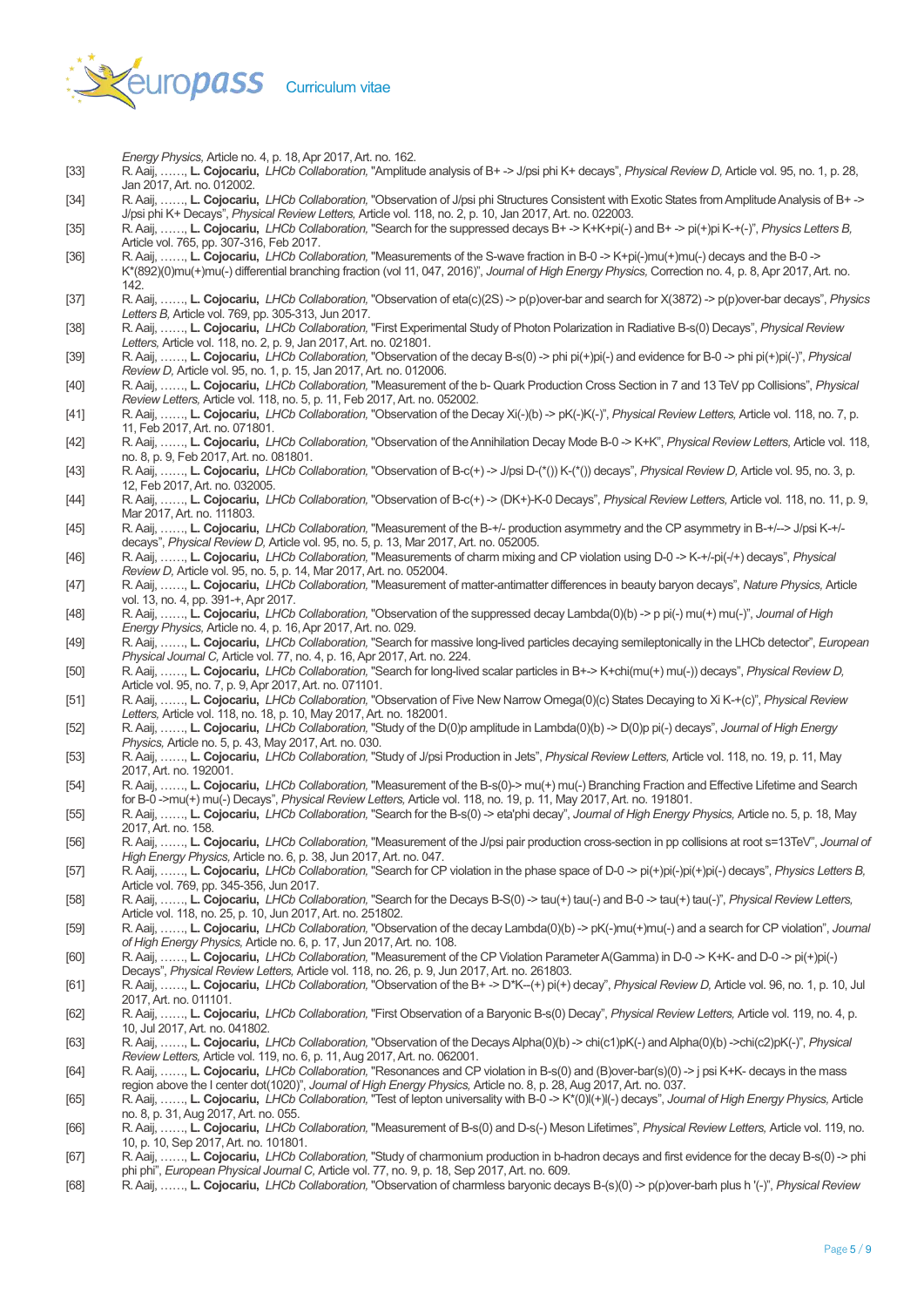*D,* Article vol. 96, no. 5, p. 10, Sep 2017, Art. no. 051103.

- [69] R. Aaij, ……, **L. Cojocariu,** *LHCb Collaboration,* "Improved limit on the branching fraction of the rare decay K-S(0) -> mu(+)mu(-)", *European Physical Journal C,* Article vol. 77, no. 10, p. 12, Oct 2017, Art. no. 678.
- [70] R. Aaij, ……, **L. Cojocariu,** *LHCb Collaboration,* "Updated branching fraction measurements of B-(s)(0) -> K(S)(0)h(+)h'(-) decays", *Journal of High Energy Physics,* Article no. 11, p. 42, Nov 2017, Art. no. 027.
- [71] R. Aaij, ……, **L. Cojocariu,** *LHCb Collaboration,* "Measurement of B-0, B-s(0), B(+)and lambda(0)(b) production asymmetries in 7 and 8 TeV proton-proton collisions", *Physics Letters B,* Article vol. 774, pp. 139-158, Nov 2017.
- [72] R. Aaij, ……, **L. Cojocariu,** *LHCb Collaboration,* "Updated search for long-lived particles decaying to jet pairs", *European Physical Journal C,* Article vol. 77, no. 12, p. 14, Nov 2017, Art. no. 812.
- [73] R. Aaij, ……, **L. Cojocariu,** *LHCb Collaboration,* "Observation of B+ -> J/psi 3 pi(+)2 pi(-) and B+ -> psi (2S)pi(+)pi(+)pi(-) decays", *European Physical Journal C,* Article vol. 77, no. 2, p. 12, Feb 2017, Art. no. 72.
- [74] R. Aaij, ……, **L. Cojocariu,** *LHCb Collaboration,* "Search for decays of neutral beauty mesons into four muons", *Journal of High Energy Physics,*  Article no. 3, p. 19, Mar 2017, Art. no. 001.
- [75] R. Aaij, ……, **L. Cojocariu,** *LHCb Collaboration,* "Search for the CP-violating strong decays eta -> pi(+)pi(-) and eta ' (958) -> pi(+)pi(-)", *Physics Letters B,* Article vol. 764, pp. 233-240, Jan 2017.
- [76] R. Aaij, ……, **L. Cojocariu,** *LHCb Collaboration,* "Measurement of the phase difference between short- and long-distance amplitudes in the B+ -> K+ mu(+) mu(-) decay", *European Physical Journal C,* Article vol. 77, no. 3, pp. 1-15, Mar 2017, Art. no. 161.
- [77] R. Aaij, ……, **L. Cojocariu,** *LHCb Collaboration,* "Observation of the Doubly Charmed Baryon Xi(++)(cc)", *Physical Review Letters,* Article vol. 119, no. 11, p. 10, Sep 2017, Art. no. 112001.
- [78] R. Aaij, ……, **L. Cojocariu,** *LHCb Collaboration,* "Study of prompt D-0 meson production in pPb collisions at root(NN)-N-s=5 TeV", *Journal of High Energy Physics,* Article no. 10, p. 28, Oct 2017, Art. no. 090.
- [79] R. Aaij, ……, **L. Cojocariu,** *LHCb Collaboration,* "Observation of D-0 meson decays to pi(+) pi(-) mu(+) mu(-) and K+ K- mu(+) mu(-) final states", *Physical Review Letters,* Article vol. 119, no. 18, p. 10, Oct 2017, Art. no. 181805.
- [80] R. Aaij, ……, **L. Cojocariu,** *LHCb Collaboration,* "Study of b(b)over-bar correlations in high energy proton-proton collisions", *Journal of High Energy Physics,* Article no. 11, p. 28, Nov 2017, Art. no. 030.
- [81] R. Aaij, ……, **L. Cojocariu,** *LHCb Collaboration,* "Prompt and nonprompt J/psi production and nuclear modification in pPb collisions at root s(NN)=8.16 TeV", *Physics Letters B,* Article vol. 774, pp. 159-178, Nov 2017.
- [82] R. Aaij, ……, **L. Cojocariu,** *LHCb Collaboration,* "Measurement of CP observables in B-+/- -> DK\*(+/-) decays using two- and four-body D final states", *Journal of High Energy Physics,* Article no. 11, p. 27, Nov 2017, Art. no. 156.
- [83] R. Aaij, ……, **L. Cojocariu,** *LHCb Collaboration,* "Measurement of CP violation in B-0 -> J/psi K-S(0) and B-0 -> psi(2S) K-S(0) decays", *Journal of High Energy Physics,* Article no. 11, p. 18, Nov 2017, Art. no. 170.
- [84] R. Aaij, ……, **L. Cojocariu,** *LHCb Collaboration,* "chi(c1) and chi(c2) Resonance Parameters with the Decays chi(c1,c2) -> J/psi mu(+)mu(-)", *Physical Review Letters,* Article vol. 119, no. 22, p. 9, Nov 2017, Art. no. 221801.
- [85] R. Aaij, ……, **L. Cojocariu,** *LHCb Collaboration,* "First Observation of the Rare Purely Baryonic Decay &ITB&IT0 -> &ITp&IT\$(&ITp&IT)over-bar-\$", *Physical Review Letters,* Article vol. 119, no. 23, p. 10, Dec 2017, Art. no. 232001.
- [86] R. Aaij, ……, **L. Cojocariu,** *LHCb Collaboration,* "Measurement of the B-+/- production cross-section in pp collisions at root s=7 and 13 TeV", *Journal of High Energy Physics,* Article no. 12, p. 25, Dec 2017, Art. no. 026.
- [87] R. Aaij, ……, **L. Cojocariu,** *LHCb Collaboration,* "Measurement of the shape of the Lambda(0)(b) ->+ Lambda(+)(c) mu(-)(nu)over-bar mu differential decay rate", *Physical Review D,* Article vol. 96, no. 11, p. 15, Dec 2017, Art. no. 112005.
- [88] R. Aaij, ……, **L. Cojocariu,** *LHCb Collaboration,* "Measurement of the (sic)(nS) polarizations in pp collisions at root s=7 and 8 TeV", *Journal of High Energy Physics,* Article no. 12, p. 60, Dec 2017, Art. no. 110.
- [89] R. Aaij, ……, **L. Cojocariu,** *LHCb Collaboration,* "Search for Baryon-Number Violating Xi(0)(b) Oscillations", *Physical Review Letters,* Article vol. 119, no. 18, p. 9, Nov 2017, Art. no. 181807.
- [90] H. Aaij, ……, **L. Cojocariu,** *LHCb Collaboration,* "Measurement of forward J/psi production cross-sections in pp collisions at root s = 13 TeV", *Journal of High Energy Physics,* Correction no. 5, p. 17, May 2017, Art. no. 063.
- [91] R. Aaij, ……, **L. Cojocariu,** *LHCb Collaboration,* "Observation of Lambda(0)(b) -> psi (2S)pK(-) and Lambda(0)(b) -> J/psi pi(+)pi(-)pK(-) decays and a measurement of the A(b)(0) baryon mass", *Journal of High Energy Physics,* Article no. 5, p. 22, May 2016, Art. no. 132.
- [92] R. Aaij, ……, **L. Cojocariu,** *LHCb Collaboration,* "Production of associated Y and open charm hadrons in pp collisions at root s=7 and 8 TeV via double parton scattering", *Journal of High Energy Physics,* Article no. 7, p. 36, Jul 2016, Art. no. 052.
- [93] R. Aaij, ……, **L. Cojocariu,** *LHCb Collaboration,* "Study of psi(2S) production and cold nuclear matter effects in pPb collisions at root s(NN)=5 TeV", *Journal of High Energy Physics,* Article no. 3, p. 21, Mar 2016, Art. no. 133.
- [94] R. Aaij, ……, **L. Cojocariu,** *LHCb Collaboration,* "Observations of Lambda(0)(b) -> Lambda K+pi(-) and Lambda(0)(b) -> Lambda K+K- decays and searches for other Lambda(0)(b) and Xi(0)(b) decays to Lambda h(+)h '(-) final states", *Journal of High Energy Physics,* Article no. 5, p. 22, May 2016, Art. no. 081.
- [95] R. Aaij, ……, **L. Cojocariu,** *LHCb Collaboration,* "Search for B-c(+) decays to the p(p)over-bar pi(+) final state", *Physics Letters B,* Article vol. 759, pp. 313-321, Aug 2016.
- [96] R. Aaij, ……, **L. Cojocariu,** *LHCb Collaboration,* "Observation of the Lambda(0)(b) -> Lambda phi decay", *Physics Letters B,* Article vol. 759, pp. 282-292, Aug 2016.
- [97] R. Aaij, ……, **L. Cojocariu,** *LHCb Collaboration,* "Measurement of the mass and lifetime of the Omega(-)(b) baryon", *Physical Review D,* Article vol. 93, no. 9, p. 12, May 2016, Art. no. 092007.
- [98] R. Aaij, ……, **L. Cojocariu,** *LHCb Collaboration,* "Measurement of forward W and Z boson production in association with jets in proton-proton collisions at root s=8 TeV", *Journal of High Energy Physics,* Article no. 5, p. 23, May 2016, Art. no. 131.
- [99] R. Aaij, ……, **L. Cojocariu,** *LHCb Collaboration,* "Search for Violations of Lorentz Invariance and CPT Symmetry in B-(s)(0) Mixing", *Physical Review Letters,* Article vol. 116, no. 24, p. 10, Jun 2016, Art. no. 241601.
- [100] R. Aaij, ……, **L. Cojocariu,** *LHCb Collaboration,* "Model-independent measurement of the CKM angle gamma using B-0 -> DK\*0 decays with D -> K (S) (0) pi (+)pi (-) and K (S) (0) K+K", *Journal of High Energy Physics,* Article no. 6, p. 31, Jun 2016, Art. no. 131.
- [101] R. Aaij, ……, **L. Cojocariu,** *LHCb Collaboration,* "Model-Independent Evidence for J/psi p Contributions to Lambda(0)(b) -> J/psi pK(-) Decays", *Physical Review Letters,* Article vol. 117, no. 8, p. 9, Aug 2016, Art. no. 082002.
- [102] R. Aaij, ……, **L. Cojocariu,** *LHCb Collaboration,* "Evidence for Exotic Hadron Contributions to Lambda(0)(b) -> J/psi p pi(-) Decays", *Physical Review Letters,* Article vol. 117, no. 8, p. 10, Aug 2016, Art. no. 082003.
- [103] R. Aaij, ……, **L. Cojocariu,** *LHCb Collaboration,* "Measurement of CP observables in B +/- -> DK +/- and B +/- -> D pi +/- with two- and four-body D decays", *Physics Letters B,* Article vol. 760, pp. 117-131, Sep 2016.
- [104] R. Aaij, ……, **L. Cojocariu,** *LHCb Collaboration,* "Angular analysis of the B-0 -> K\*(0) mu(+) mu(-) decay using 3 fb(-1) of integrated luminosity",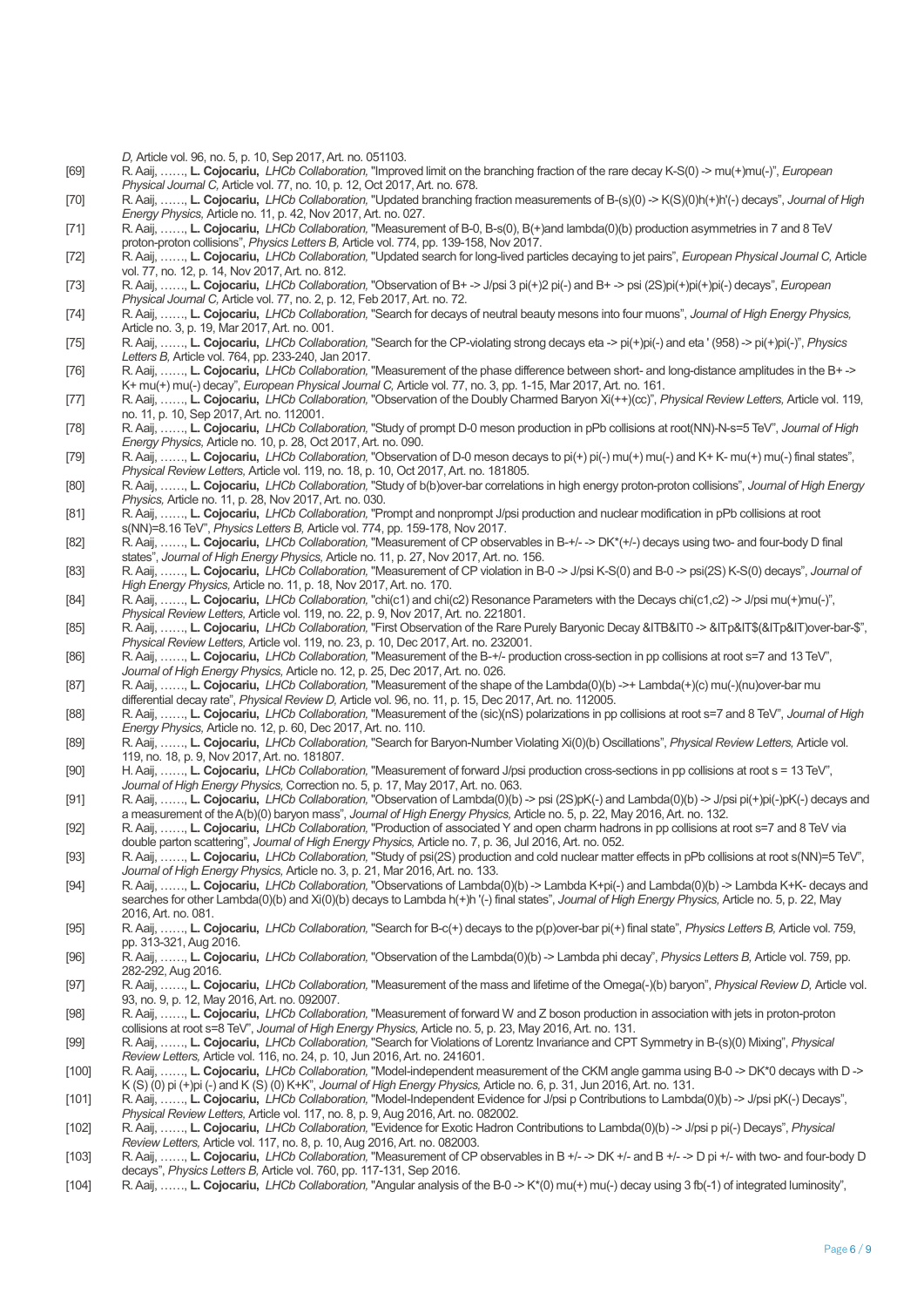

*Journal of High Energy Physics,* Article no. 2, p. 79, Feb 2016, Art. no. 104.

- [105] R. Aaij, ……, **L. Cojocariu,** *LHCb Collaboration,* "Measurement of forward W and Z boson production in pp collisions at root s=8TeV", *Journal of High Energy Physics,* Article no. 1, p. 45, Jan 2016, Art. no. 155.
- [106] R. Aaij, ……, **L. Cojocariu,** *LHCb Collaboration,* "Study of D-(\*())(+)(sJ) mesons decaying to D\*K-+(S)0 and D\*K-0(+) final states", *Journal of High Energy Physics,* Article no. 2, p. 26, Feb 2016, Art. no. 133.
- [107] R. Aaij, ……, **L. Cojocariu,** *LHCb Collaboration,* "First observation of the rare B+ -> D+K+pi(-) decay", *Physical Review D,* Article vol. 93, no. 5, p. 11, Mar 2016, Art. no. 051101.
- [108] R. Aaij, ……, **L. Cojocariu,** *LHCb Collaboration,* "Observation of B-s(0) -> (D)over-bar(0)K(S)(0) and Evidence for B-s(0) -> (D)over-bar\*K-0(S)0 Decays", *Physical Review Letters,* Article vol. 116, no. 16, p. 9, Apr 2016, Art. no. 161802.
- [109] R. Aaij, ……, **L. Cojocariu,** *LHCb Collaboration,* "A new algorithm for identifying the flavour of B-s(0) mesons at LHCb", *Journal of Instrumentation,*  Article vol. 11, p. 23, May 2016, Art. no. P05010.
- [110] R. Aaij, ……, **L. Cojocariu,** *LHCb Collaboration,* "Measurement of the Difference of Time-Integrated CP Asymmetries in D-0 -> K-K+ and D-0 -> pi(- )pi(+) Decays", *Physical Review Letters,* Article vol. 116, no. 19, p. 10, May 2016, Art. no. 191601.
- [111] R. Aaij, ……, **L. Cojocariu,** *LHCb Collaboration,* "Measurement of the B-s(0) -> D-s(()\*D-)+(s)(\*()-) branching fractions", *Physical Review D,* Article vol. 93, no. 9, p. 11, May 2016, Art. no. 092008.
- [112] R. Aaij, ……, **L. Cojocariu,** *LHCb Collaboration,* "First Observation of D-0 (D)over-bar(0) Oscillations in D-0 -> K+pi(-)pi(+)pi(-) Decays and Measurement of the Associated Coherence Parameters", *Physical Review Letters,* Article vol. 116, no. 24, p. 10, Jun 2016, Art. no. 241801.

[113] R. Aaij, ……, **L. Cojocariu,** *LHCb Collaboration,* "Constraints on the unitarity triangle angle gamma from Dalitz plot analysis of B-0 -> DK+pi(-) decays", *Physical Review D,* Article vol. 93, no. 11, p. 19, Jun 2016, Art. no. 112018.

- [114] R. Aaij, ……, **L. Cojocariu,** *LHCb Collaboration,* "First observation of the decay D-0 -> K-pi(+)mu(+)mu(-) in the rho(0)-omega region of the dimuon mass spectrum", *Physics Letters B,* Article vol. 757, pp. 558-567, Jun 2016.
- [115] R. Aaij, ……, **L. Cojocariu,** *LHCb Collaboration,* "Measurements of prompt charm production cross-sections in pp collisions at root s=13 TeV", *Journal of High Energy Physics,* Article no. 3, p. 43, Mar 2016, Art. no. 159.
- [116] R. Aaij, ……, **L. Cojocariu,** *LHCb Collaboration,* "Model-independent measurement of mixing parameters in D-0 -> K-S(0)pi(+)pi(-) decays", *Journal of High Energy Physics,* Article no. 4, p. 26, Apr 2016, Art. no. 033.
- [117] R. Aaij, ……, **L. Cojocariu,** *LHCb Collaboration,* "A precise measurement of the B-0 meson oscillation frequency", *European Physical Journal C,*  Article vol. 76, no. 7, p. 14, Jul 2016, Art. no. 412.
- [118] R. Aaij, ……, **L. Cojocariu,** *LHCb Collaboration,* "Measurements of long-range near-side angular correlations in root sNN=5TeV proton-lead collisions in the forward region", *Physics Letters B,* Article vol. 762, pp. 473-483, Nov 2016.
- [119] R. Aaij, ……, **L. Cojocariu,** *LHCb Collaboration,* "Search for the lepton-flavour violating decay D-0 -> e(+/-)mu(-/+)", *Physics Letters B,* Article vol. 754, pp. 167-175, Mar 2016.
- [120] R. Aaij, ……, **L. Cojocariu,** *LHCb Collaboration,* "Measurement of the CP Asymmetry in B-s(0) <(B)over bar >(0)(s) Mixing", *Physical Review Letters,* Article vol. 117, no. 6, p. 9, Aug 2016, Art. no. 061803.
- [121] R. Aaij, ……, **L. Cojocariu,** *LHCb Collaboration,* "Measurement of the forward Z boson production cross-section in pp collisions at root s=13 TeV", *Journal of High Energy Physics,* Article no. 9, p. 33, Sep 2016, Art. no. 136.
- [122] R. Aaij, ……, **L. Cojocariu,** *LHCb Collaboration,* "Measurement of the ratio of branching fractions B(B-c(+) -> J/psi K+)/B(B-c(+) -> J/psi pi(+))", *Journal of High Energy Physics,* Article no. 9, p. 15, Sep 2016, Art. no. 153.
- [123] R. Aaij, ……, **L. Cojocariu,** *LHCb Collaboration,* "Amplitude analysis of B- -> D+pi(-)pi(-) decays", *Physical Review D,* Article vol. 94, no. 7, p. 23, Oct 2016, Art. no. 072001.
- [124] R. Aaij, ……, **L. Cojocariu,** *LHCb Collaboration,* "Search for Structure in the B-s(0)pi(+/-) Invariant Mass Spectrum", *Physical Review Letters,* Article vol. 117, no. 15, p. 9, Oct 2016, Art. no. 152003.
- [125] R. Aaij, ……, **L. Cojocariu,** *LHCb Collaboration,* "Measurement of forward W -> e nu production in pp collisions at root s=8 TeV", *Journal of High Energy Physics,* Article no. 10, p. 29, Oct 2016, Art. no. 030.
- [126] R. Aaij, ……, **L. Cojocariu,** *LHCb Collaboration,* "Measurements of the S-wave fraction in B-0 -> K+ pi(-) mu(+) mu(-) decays and the B-0 ->
- K\*(892)(0) mu(+) mu(-) differential branching fraction", *Journal of High Energy Physics,* Article no. 11, p. 30, Nov 2016, Art. no. 047. [127] R. Aaij, ……, **L. Cojocariu,** *LHCb Collaboration,* "Measurement of the B-s(0) -> J/Psi eta lifetime", *Physics Letters B,* Article vol. 762, pp. 484-492,
- Nov 2016. [128] R. Aaij, ……, **L. Cojocariu,** *LHCb Collaboration,* "First study of the CP-violating phase and decay-width difference in B-s(0) -> psi(2S)phi decays",
- *Physics Letters B,* Article vol. 762, pp. 253-262, Nov 2016. [129] R. Aaij, ……, **L. Cojocariu,** *LHCb Collaboration,* "Search for Higgs-like bosons decaying into long-lived exotic particles", *European Physical Journal C,* Article vol. 76, no. 12, p. 15, Dec 2016, Art. no. 664.
- [130] R. Aaij, ……, **L. Cojocariu,** *LHCb Collaboration,* "Study of B-c(+) decays to the K+K-pi(+) final state and evidence for the decay B-c(+) ->

chi(c0)pi(+)", *Physical Review D,* Article vol. 94, no. 9, p. 10, Nov 2016, Art. no. 091102.

- [131] R. Aaij, ……, **L. Cojocariu,** *LHCb Collaboration,* "Measurement of the CKM angle gamma from a combination of LHCb results", *Journal of High Energy Physics,* Article no. 12, p. 59, Dec 2016, Art. no. 087.
- [132] R. Aaij, ……, **L. Cojocariu,** *LHCb Collaboration,* "Measurement of CP Violation in B-0 -> D+D- Decays", *Physical Review Letters,* Article vol. 117, no. 26, p. 10, Dec 2016, Art. no. 261801.
- [133] R. Aaij, ……, **L. Cojocariu,** *LHCb Collaboration,* "First observation of the decay B-s(0) -> (KSK)-K-0\*(892)(0) at LHCb", *Journal of High Energy Physics,* Article no. 1, p. 17, Jan 2016, Art. no. 012.
- [134] R. Aaij, ......, L. Cojocariu, *LHCb Collaboration*, "Observation of the B (s) (0) -> aEuro parts per thousand J/psi I center dot I center dot decay", *Journal of High Energy Physics,* Article no. 3, pp. 1-18, Mar 2016, Art. no. 040.
- [135] R. Aaij, ……, **L. Cojocariu,** *LHCb Collaboration,* "Studies of the resonance structure in D-0 -> (KSK +/-)-K-0 pi(-/+) decays", *Physical Review D,*  Article vol. 93, no. 5, p. 35, Mar 2016, Art. no. 052018.
- [136] R. Aaij, ……, **L. Cojocariu,** *LHCb Collaboration,* "Study of the production of A(b)(0) and (B)over-bar(0) hadrons in pp collisions and first
- measurement of the A(b)(0)-> J/psi pK(-) branching fraction", *Chinese Physics C*, Article vol. 40, no. 1, p. 16, Jan 2016, Art. no. 011001. [137] R. Aaij, ……, **L. Cojocariu,** *LHCb Collaboration,* "Measurement of the properties of the I (b) (au 0) baryon", *Journal of High Energy Physics,* Article no. 5, p. 19, May 2016, Art. no. 161.
- [138] R. Aaij, ……, **L. Cojocariu,** *LHCb Collaboration,* "Measurement of the CKM angle gamma using B (0) -> DK (\*0) with D -> K-S(0) pi (+) pi (-) decays", *Journal of High Energy Physics,* Article no. 8, p. 30, Aug 2016, Art. no. 137.
- [139] V. Khachatryan, ……, **L. Cojocariu,** *LHCb Collaboration,* "Observation of the rare B-s(0)->mu(+)mu(-) decay from the combined analysis of CMS and LHCb data", *Nature,* Article vol. 522, no. 7554, pp. 68-U146, Jun 2015.
- [140] R. Aaij, ……, **L. Cojocariu,** *LHCb Collaboration,* "Evidence for the Strangeness-Changing Weak Decay Xi(-)(b) -> Lambda(0)(b)pi(-)", *Physical Review Letters,* Article vol. 115, no. 24, p. 10, Dec 2015, Art. no. 241801.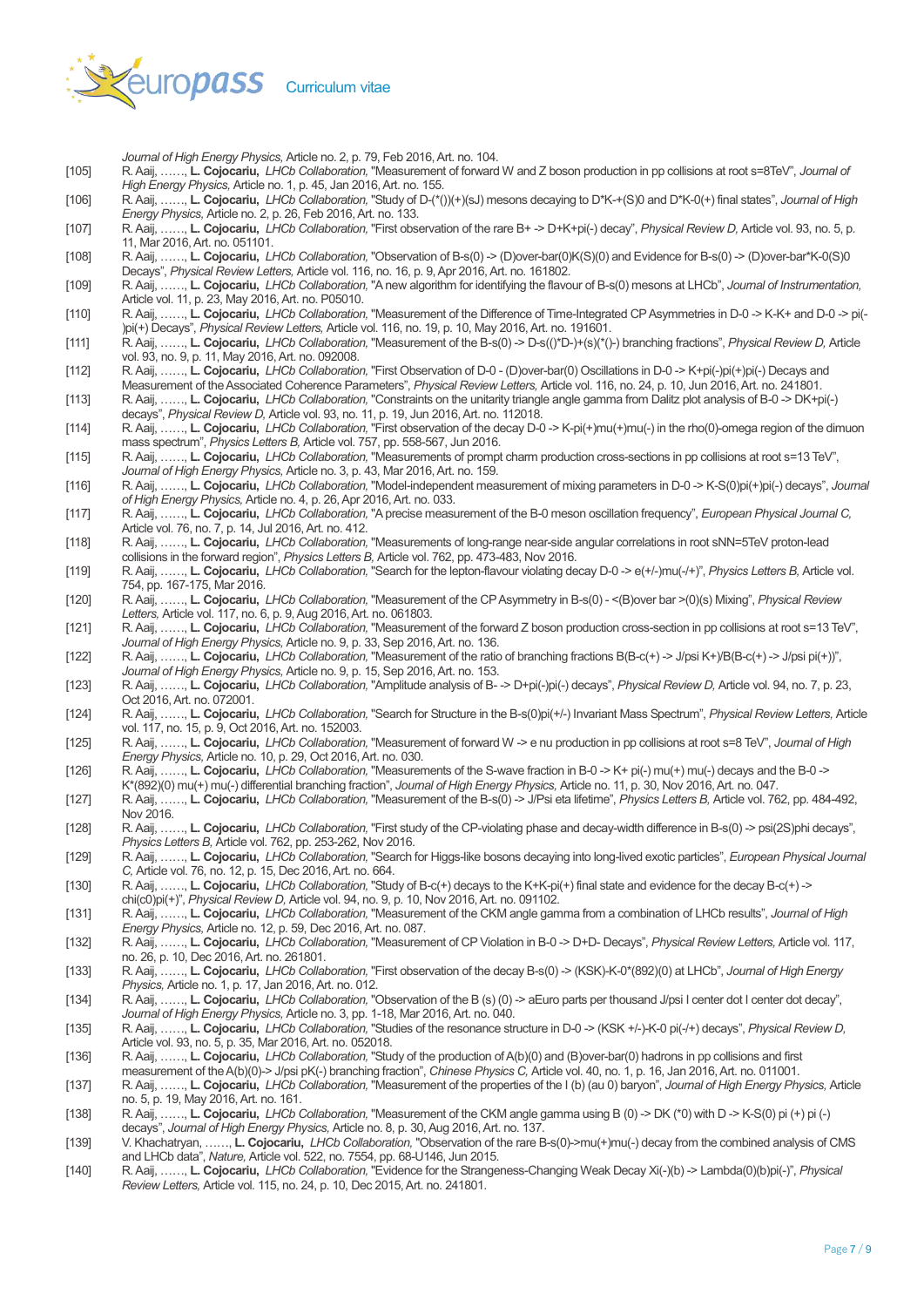- [141] R. Aaij, ……, **L. Cojocariu,** *LHCb Collaboration,* "Determination of gamma and-2 beta(s) from charmless two-body decays of beauty mesons", *Physics Letters B,* Article vol. 741, pp. 1-11, Feb 2015.
- [142] R. Aaij, ……, **L. Cojocariu,** *LHCb Collaboration,* "Measurement of the (eta c)(1S) production cross-section in proton-proton collisions via the decay (eta c)(1S) -> p(p)over-bar", *European Physical Journal C,* Article vol. 75, no. 7, pp. 1-12, Jul 2015, Art. no. 311.
- [143] R. Aaij, ……, **L. Cojocariu,** *LHCb Collaboration,* "Determination of the quark coupling strength vertical bar V-ub vertical bar using baryonic decays", *Nature Physics,* Article vol. 11, no. 9, pp. 743-+, Sep 2015.
- [144] R. Aaij, ……, **L. Cojocariu,** *LHCb Collaboration,* "Search for long-lived particles decaying to jet pairs", *European Physical Journal C,* Article vol. 75, no. 4, p. 12, Apr 2015, Art. no. 152.
- [145] R. Aaij, ……, **L. Cojocariu,** *LHCb Collaboration,* "Measurement of the branching fraction ratio B(B-c(+) -> psi(2S)pi(+))/B(B-c(+) -> J/psi pi(+))", *Physical Review D,* Article vol. 92, no. 7, p. 10, Oct 2015, Art. no. 072007.
- [146] R. Aaij, ……, **L. Cojocariu,** *LHCb Collaboration,* "First observation and amplitude analysis of the B- -> D+K-pi(-) decay", *Physical Review D,* Article vol. 91, no. 9, p. 24, May 2015, Art. no. 092002.
- [147] R. Aaij, ……, **L. Cojocariu,** *LHCb Collaboration,* "Identification of beauty and charm quark jets at LHCb", *Journal of Instrumentation,* Article vol. 10, p. 29, Jun 2015, Art. no. P06013.
- [148] R. Aaij, ……, **L. Cojocariu,** *LHCb Collaboration,* "Differential branching fraction and angular analysis of Lambda(0)(b) -> Lambda mu(+)mu(-) decays", *Journal of High Energy Physics,* Article no. 6, p. 29, Jun 2015.
- [149] R. Aaij, ……, **L. Cojocariu,** *LHCb Collaboration,* "Measurement of the time-dependent CP asymmetries in B-s(0) -> J/psi K-S(0)", *Journal of High Energy Physics,* Article no. 6, p. 22, Jun 2015, Art. no. 131.
- [150] R. Aaij, ……, **L. Cojocariu,** *LHCb Collaboration,* "First observation and measurement of the branching fraction for the decay B-s(0) -> D-s\*K--/+(+/- )", *Journal of High Energy Physics,* Article no. 6, p. 16, Jun 2015, Art. no. 130.
- [151] R. Aaij, ……, **L. Cojocariu,** *LHCb Collaboration,* "Study of CP violation in B--/+ -> Dh(-/+) (h = K,pi) with the modes D -> K--/+pi(+/-)pi(0), D -> pi(+)pi(-)pi(0) and D -> K+K-pi(0)", *Physical Review D,* Article vol. 91, no. 11, p. 15, Jun 2015, Art. no. 112014.
- [152] R. Aaij, ……, **L. Cojocariu,** *LHCb Collaboration,* "Measurement of CP Violation in B-0 -> J/psi K-S(0) Decays", *Physical Review Letters,* Article vol. 115, no. 3, p. 9, Jul 2015, Art. no. 031601.
- [153] R. Aaij, ……, **L. Cojocariu,** *LHCb Collaboration,* "Amplitude analysis of B-0 -> (D)over-bar0K(+)pi(-) decays", *Physical Review D,* Article vol. 92, no. 1, p. 24, Jul 2015, Art. no. 012012.
- [154] R. Aaij, ……, **L. Cojocariu,** *LHCb Collaboration,* "Observation of the decay (B)over-bar(s)(0) -> psi(2S)K+pi(-)", *Physics Letters B,* Article vol. 747, pp. 484-494, Jul 2015.
- [155] R. Aaij, ……, **L. Cojocariu,** *LHCb Collaboration,* "Observation of the B-0 -> rho(0)rho(0) decay from an amplitude analysis of B-0 -> (pi(+)pi(- ))(pi(+)pi(-)) decays", *Physics Letters B,* Article vol. 747, pp. 468-478, Jul 2015.
- [156] R. Aaij, ……, **L. Cojocariu,** *LHCb Collaboration,* "Quantum numbers of the X(3872) state and orbital angular momentum in its rho(0)J/psi decay", *Physical Review D,* Article vol. 92, no. 1, p. 9, Jul 2015, Art. no. 011102.
- [157] R. Aaij, ……, **L. Cojocariu,** *LHCb Collaboration,* "Search for the decay B-s(0) -> (D)over-bar(0) f(0)(980)", *Journal of High Energy Physics,* Article no. 8, p. 19, Aug 2015, Art. no. 005.
- [158] R. Aaij, ……, **L. Cojocariu,** *LHCb Collaboration,* "Measurement of the forward Z boson production cross-section in pp collisions at root s=7 TeV", *Journal of High Energy Physics,* Article no. 8, p. 37, Aug 2015, Art. no. 039.
- [159] R. Aaij, ……, **L. Cojocariu,** *LHCb Collaboration,* "Search for the Lambda(0)(b) -> Lambda eta ' and Lambda(0)(b) -> Lambda eta decays with the LHCb detector", *Journal of High Energy Physics,* Article no. 9, p. 21, Sep 2015, Art. no. 006.
- [160] R. Aaij, ……, **L. Cojocariu,** *LHCb Collaboration,* "First Observation of Top Quark Production in the Forward Region", *Physical Review Letters,* Article vol. 115, no. 11, p. 10, Sep 2015, Art. no. 112001.
- [161] R. Aaij, ……, **L. Cojocariu,** *LHCb Collaboration,* "Study of W boson production in association with beauty and charm", *Physical Review D,* Article vol. 92, no. 5, p. 16, Sep 2015, Art. no. 052001.
- [162] R. Aaij, ……, **L. Cojocariu,** *LHCb Collaboration,* "Measurement of the exclusive gamma production cross-section in pp collisions at root s=7 TeV and 8 TeV", *Journal of High Energy Physics,* Article no. 9, p. 20, Sep 2015, Art. no. 084.
- [163] R. Aaij, ……, **L. Cojocariu,** *LHCb Collaboration,* "Search for long-lived heavy charged particles using a ring imaging Cherenkov technique at LHCb", *European Physical Journal C,* Article vol. 75, no. 12, p. 14, Dec 2015, Art. no. 595.
- [164] R. Aaij, ……, **L. Cojocariu,** *LHCb Collaboration,* "Study of B- -> DK-pi(+)pi(-) and B- -> D pi(-)pi(+)pi(-) decays and determination of the CKM angle gamma", *Physical Review D,* Article vol. 92, no. 11, p. 20, Dec 2015, Art. no. 112005.
- [165] R. Aaij, ……, **L. Cojocariu,** *LHCb Collaboration,* "Observation of J/psi p Resonances Consistent with Pentaquark States in Lambda(0)(b) -> J/psi K(- )p Decays", *Physical Review Letters,* Article vol. 115, no. 7, p. 15, Aug 2015, Art. no. 072001.
- [166] R. Aaij, ……, **L. Cojocariu,** *LHCb Collaboration,* "Measurement of the Ratio of Branching Fractions B((B)over-bar(0) -> D-\*(+)tau(-)(nu)over-
- bar(tau))/B((B)over-bar(0) -> D-\*(+)mu(-)(nu)over-bar(mu))", *Physical Review Letters,* Article vol. 115, no. 11, p. 10, Sep 2015, Art. no. 111803. [167] R. Aaij, ……, **L. Cojocariu,** *LHCb Collaboration,* "Angular analysis and differential branching fraction of the decay B-s(0) -> phi mu(+)mu(-)", *Journal*
- *of High Energy Physics,* Article no. 9, p. 35, Sep 2015, Art. no. 179. [168] R. Aaij, ……, **L. Cojocariu,** *LHCb Collaboration,* "B flavour tagging using charm decays at the LHCb experiment", *Journal of Instrumentation,* Article
- vol. 10, p. 16, Oct 2015, Art. no. P10005.
- [169] R. Aaij, ……, **L. Cojocariu,** *LHCb Collaboration,* "First measurement of the differential branching fraction and CP asymmetry of the B-+/- -> pi(+/- )mu(+/-)mu(-) decay", *Journal of High Energy Physics,* Article no. 10, p. 21, Oct 2015, Art. no. 034.
- [170] R. Aaij, ……, **L. Cojocariu,** *LHCb Collaboration,* "Measurement of the B (s) (0) -> aEuro parts per thousand I center dot I center dot branching fraction and search for the decay B (0) -> phi phi", *Journal of High Energy Physics,* Article no. 10, p. 18, Oct 2015, Art. no. 053.
- [171] R. Aaij, ……, **L. Cojocariu,** *LHCb Collaboration,* "Measurement of the time-integrated CP asymmetry in D-0 -> (KSKS0)-K-0 decays", *Journal of High Energy Physics,* Article no. 10, p. 15, Oct 2015, Art. no. 055.
- [172] R. Aaij, ……, **L. Cojocariu,** *LHCb Collaboration,* "Search for Hidden-Sector Bosons in B-0 -> K\*(0)mu(+)mu(-) Decays", *Physical Review Letters,*  Article vol. 115, no. 16, p. 10, Oct 2015, Art. no. 161802.
- [173] R. Aaij, ……, **L. Cojocariu,** *LHCb Collaboration,* "Measurement of forward J/psi production cross-sections in pp collisions at root s=13 TeV", *Journal of High Energy Physics,* Article no. 10, p. 29, Oct 2015, Art. no. 172.
- [174] R. Aaij, ……, **L. Cojocariu,** *LHCb Collaboration,* "Measurement of CP violation parameters and polarisation fractions in B-s(0) -> J/psi(K)overbar\*(0) decays", *Journal of High Energy Physics,* Article no. 11, p. 38, Nov 2015, Art. no. 082.
- [175] R. Aaij, ……, **L. Cojocariu,** *LHCb Collaboration,* "Forward production of Upsilon mesons in pp collisions at root s=7 and 8 TeV", *Journal of High Energy Physics,* Article no. 11, pp. 1-34, Nov 2015, Art. no. 103.
- [176] R. Aaij, ……, **L. Cojocariu,** *LHCb Collaboration,* "Measurement of the forward-backward asymmetry in Z/gamma\* -> mu(+)mu(-) decays and determination of the effective weak mixing angle", *Journal of High Energy Physics,* Article no. 11, p. 19, Nov 2015, Art. no. 190.
- [177] R. Aaij, ……, **L. Cojocariu,** *LHCb Collaboration,* "Search for the rare decays B-0 -> J/psi gamma and B-s(0)-> J/psi gamma", *Physical Review D,*